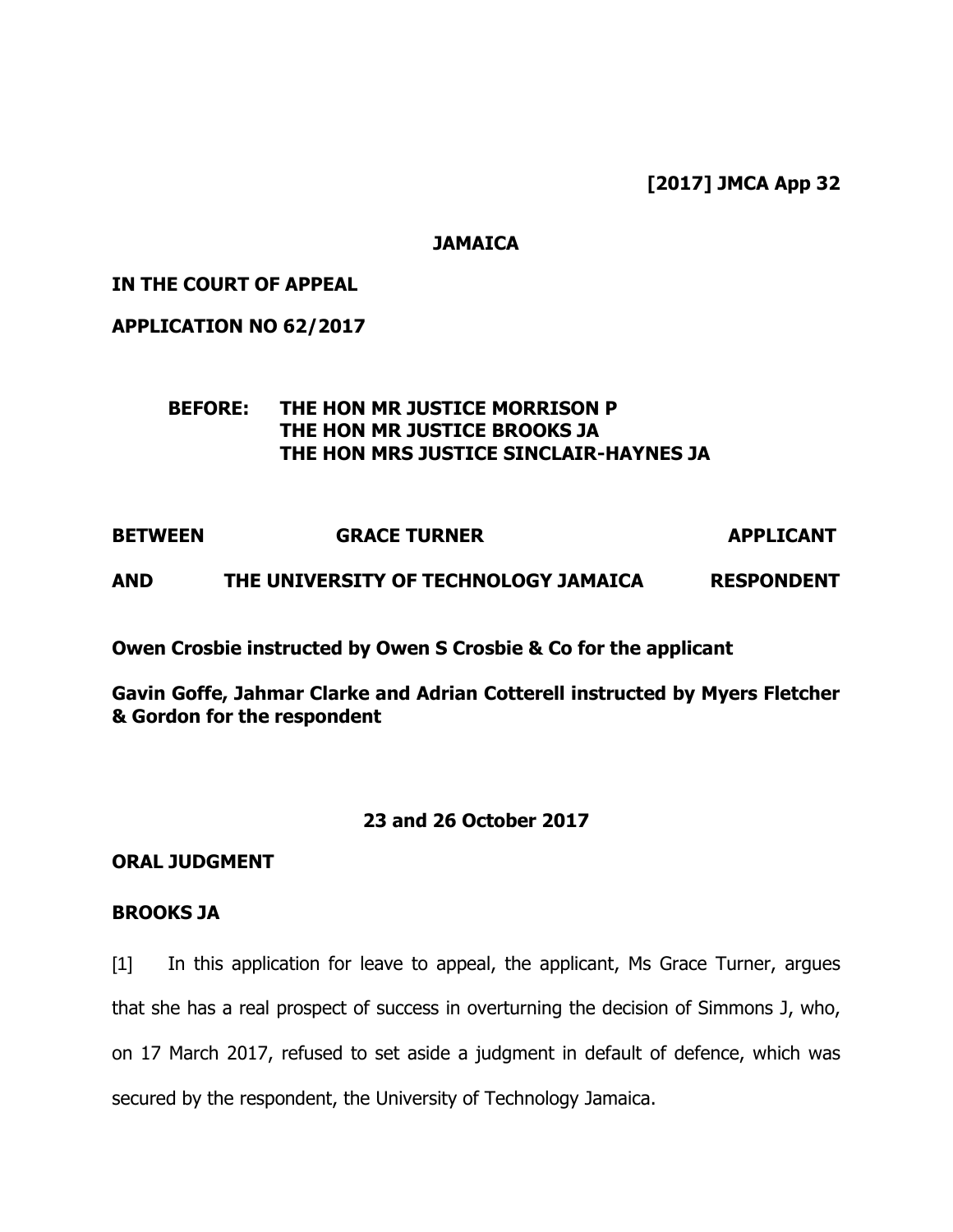[2] In supporting the application, Mr Crosbie, appearing for the applicant, argued that:

- (a) the decision of the court below was tainted by communication initiated by the learned judge to only the respondent;
- (b) the learned judge embarked on a trial of the case, which was not her mandate at that stage;
- (c) the learned judge was wrong to rely on a written judgment of this court, delivered on 13 June 2014, which found that the respondent was properly constituted as a claimant;
- (d) the learned judge was wrong to have ignored the fact that in that previous judgment, this court had said that the document signed by the applicant was not a bond; and
- (e) the respondent was not entitled to judgment as its attorneys-at-law had misconducted themselves by applying for the default judgment before the ruling of this court in the previous proceedings had been handed down.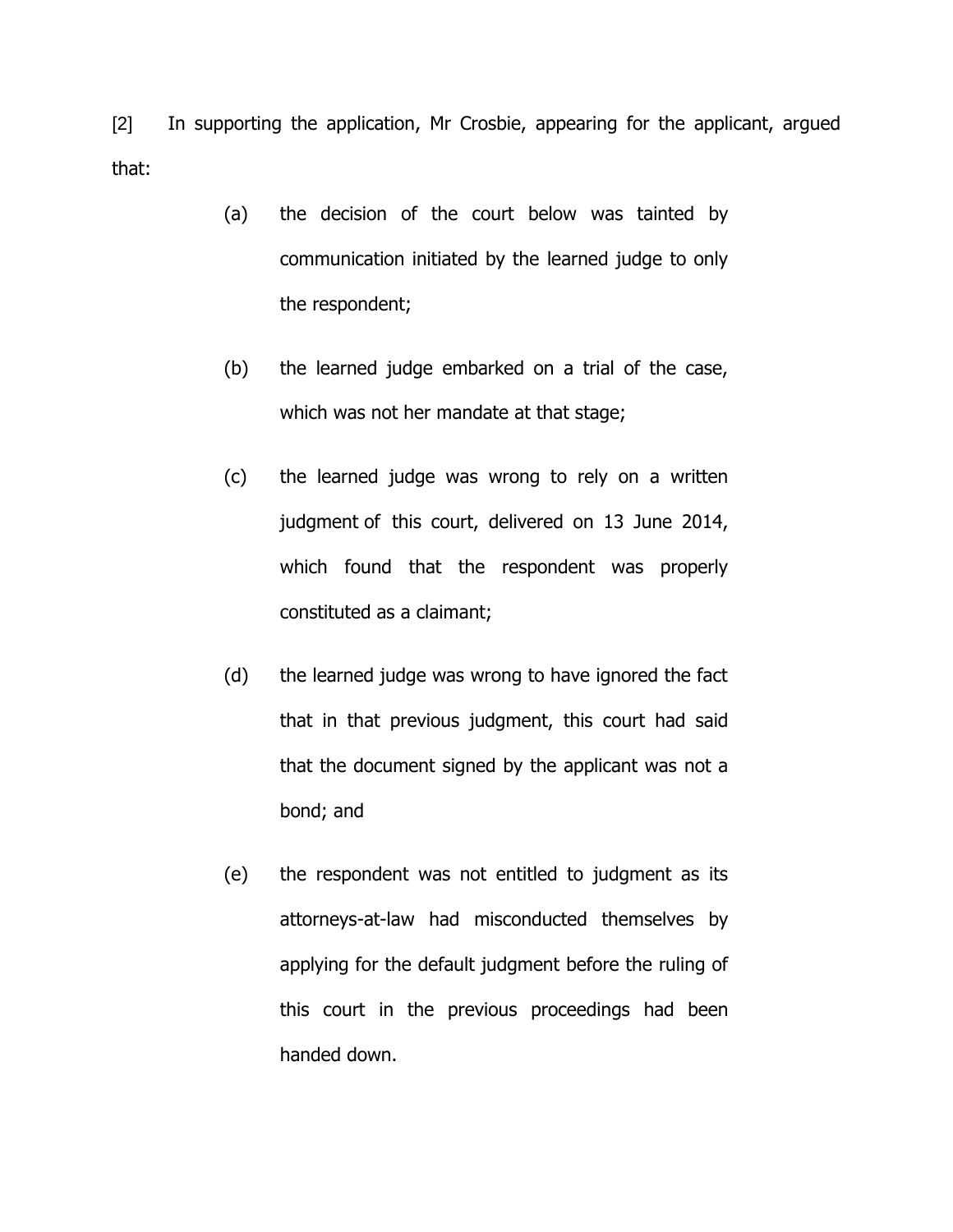[3] Having considered the arguments of learned counsel and the material placed before us, including the comprehensive judgment of Simmons J, we find that none of these proposed grounds have any merit.

[4] Firstly, there is no evidence of any improper communication between Simmons J and the respondent's attorneys-at-law. The learned judge's clerk requested copies of the amended claim form and particulars of claim from those attorneys-at-law and they obliged, and in the process informed the applicant's attorneys-at-law that they had done so.

[5] Secondly, in respect of the previous judgment of this court and the respondent's reliance on it, it must be said that the applicant's categorisation of that judgment as unlawful is not only unfortunate, but is to be condemned. The judgment has not been set aside by the Privy Council and therefore stands. It bound Simmons J as it does these parties.

[6] There is, therefore, nothing untoward in the conduct of the respondent's attorneys-at-law who acted on the decision of this court, which was handed down on 19 December 2013. The period allowed for the applicant to file a defence to the claim was long past when the respondent filed its request for judgment in default of defence. The judgment in default of defence was obtained on 28 May 2014.

[7] Thirdly, the learned judge in exercising her discretion conducted a careful examination of whether the applicant had a real prospect of success in defending the claim. This required her to consider whether there was an affidavit which disclosed a